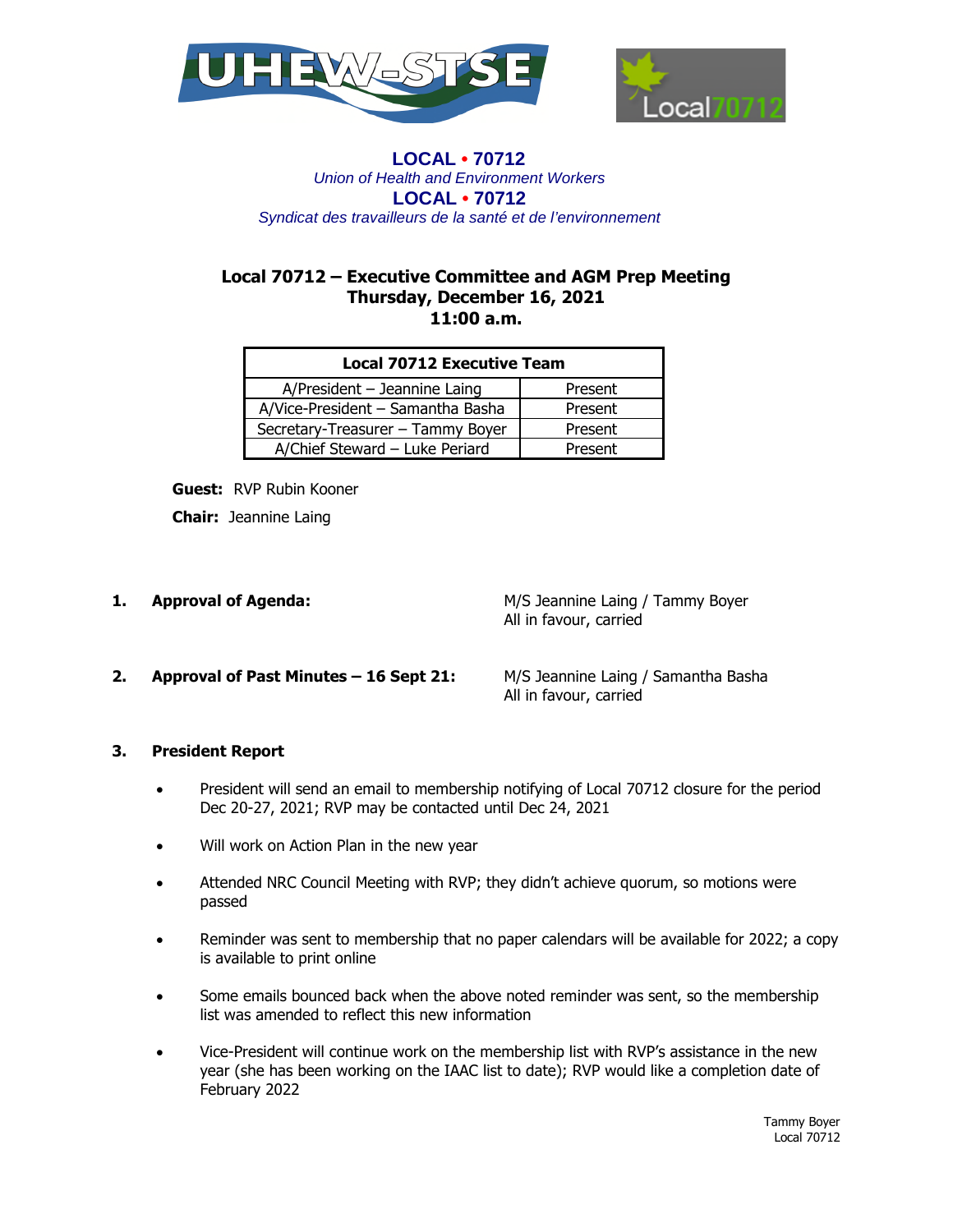



## **LOCAL • 70712** *Union of Health and Environment Workers* **LOCAL • 70712**  *Syndicat des travailleurs de la santé et de l'environnement*

- If anyone has difficulty filling in RAND cards, request Jayne Powers at the UHEW office to communicate with them (TIP: work emails generate less errors). Treasury Board should be notated as the employer. Department should then be selected – IAAC does not appear on the drop down menu, so there may be a problem with the online platform
- PSAC Triennial Convention registration opens Feb 21, 2022, to be held May 28-June 2, 2022. If Luke Periard attends, he will not attend Regional Convention (and vice versa)
- President and Secretary-Treasurer to meet for working lunch, and will sign off on all Q4 cheques

MOTION: Jeannine Laing and Tammy Boyer to meet over lunch to verify and sign off on all Q4 cheques

M/S: Jeannine Laing/ Samantha Basha Aye – Jeannine Laing; aye – Tammy Boyer; aye – Samantha Basha; aye – Luke Periard All in favour – motion carried unanimously

President to pick up mail at the UHEW office, and will claim mileage from home

MOTION: Jeannine Laing to pick up Local 70712 mail at the UHEW office, and is to be compensated for mileage from home to the UHEW office (and return)

M/S: Jeannine Laing/ Tammy Boyer Aye – Jeannine Laing; aye – Tammy Boyer; aye – Samantha Basha; aye – Luke Periard All in favour – motion carried unanimously

### **Treasurer Report**

- Secretary-Treasurer attended the Grievance Handling course Dec 9-11, 2021, and will put the certificate on the Local Google Drive once received
- Q4 Financial Review and 2021 Financial Review are not due until January 2022

### **Chief Steward Report**

- Reminder that all grievances/queries/attestations regarding vaccine non-compliance leave without pay should be directed to the RVP. The Chief Steward/Stewards should not be involved as Locals do not have the proper legal authority or training to deal with such requests. These are escalated to UHEW level
	- Provided update on all cases/complaints/grievances